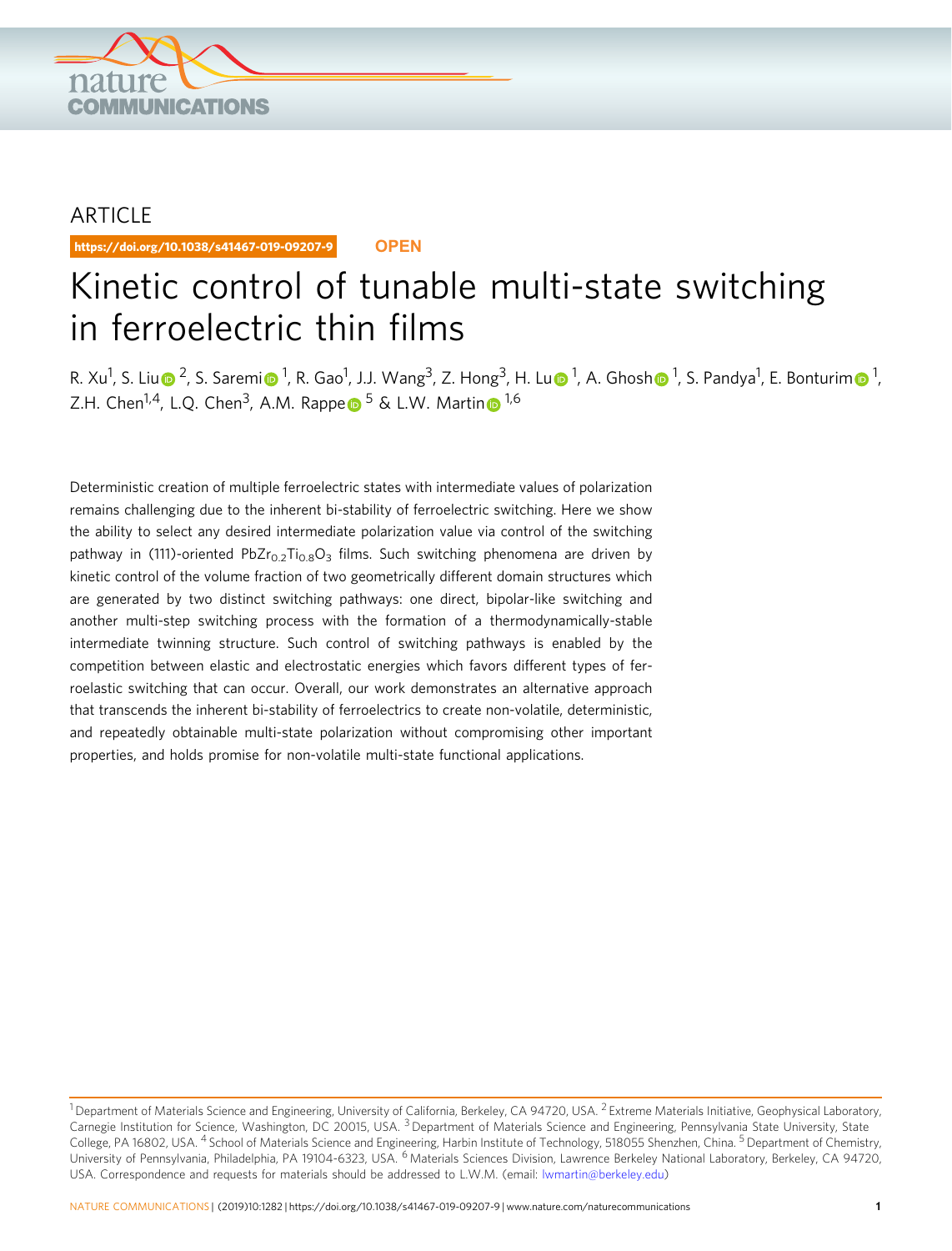F erroelectric materials with electrically addressable polarization hold great promise for non-volatile and low-power device operation<sup>[1,2](#page-8-0)</sup>. This promise has been partially realized based on reversible bipolar switching in ferroelectrics, which has enabled numerous devices including non-volatile memories<sup>[3](#page-8-0)</sup>, low-power logic<sup>[4,5](#page-8-0)</sup>, and nanoscale sensors and actuators<sup>[6,7](#page-8-0)</sup>. To address the increasing demands of computational density and functionality for next-generation electronics, it has become clear that if one can overcome the inherent bi-stability of ferroelectrics to create deterministic multi-state polarization (i.e., many states with volume-averaged polarization values between up and down), a new generation of devices becomes possible, including increased memory storage density, adaptive-computational systems, and much more<sup>[8,9](#page-8-0)</sup>.

Due to the inherent bi-stability of ferroelectric switching, deterministic creation of multiple stable states with distinct polarization values (henceforth multi-state polarization) remains a hallmark challenge. Efforts in this regard, which rely on controlling the fraction of switched domains to access multi-state polarization, fail to precisely and repeatedly achieve the same fraction of switching. This arises from the stochastic nature of inhomogeneous nucleation in ferroelectric switching and is further exacerbated in small material volumes, preventing device downscaling. Recent studies have attempted to introduce external factors such as defects and non-switchable interfacial layers to gain more control over the nucleation process $10-12$  $10-12$  $10-12$ , but progress in this regard comes at the cost of degrading the ferroelectric properties including worsening fatigue<sup>[13](#page-8-0)–[16](#page-8-0)</sup> and imprint proper- $ties^{\overline{17,18}}$  $ties^{\overline{17,18}}$  $ties^{\overline{17,18}}$ . Prior work has also attempted to extrinsically achieve multi-state polarization by regulating the displacement current flow during polarization switching<sup>[19](#page-8-0)</sup>, which does not rely on particular material structures.

Other approaches to generate multi-state polarization have focused on the design and control of the architecture of the ferroelectric. For instance, prior work has demonstrated that it is possible to create multi-stability in ferroelectrics by controlling the number of switched ferroelectric layers in multi-layer het-erostructures<sup>[20](#page-8-0),[21](#page-8-0)</sup> or by controlling sequential-polarization switching in films with multiple coexisting structural instabilities $22-25$  $22-25$  $22-25$ . These efforts, which rely on a single switching pathway between possible structural variants, usually lead to a limited number of switching states that are dictated by the number of film layers or available structural variants. Thus far, an alternative approach that transcends the inherent bi-stability of ferroelectrics to create non-volatile, deterministic, and repeatedly obtainable multi-state polarization without compromising other important properties, has not been achieved.

Here, instead of engineering the number of available structural variants, we provide a novel approach to achieve multi-stability in ferroelectrics by engineering the number of switching pathways between these structural variants. In particular, we demonstrate that it is possible to create (at least) 12 polarization states in a single  $(111)$ -oriented PbZr<sub>0.2</sub>Ti<sub>0.8</sub>O<sub>3</sub> layer via kinetic control of two distinct switching pathways. Combining thin-film growth, capacitorbased pulse-switching studies, molecular-dynamics (MD) simulations, phase-field modeling, and piezoresponse force microscopy (PFM), the mechanism underlying the realization of the multi-state polarization is revealed to be a previously unobserved process wherein the different polarization states are associated with variations in the volume fraction of two geometrically distinct domain twinning structures generated by the competition of two switching pathways: one direct, bipolar-like switching and another multi-step switching process with the formation of a thermodynamically-stable intermediate twinning structure. The resulting domain structures provide repeatable, deterministic, and stable multi-state polarization beyond that observed to date.

## Results

Domain structure characterization. This work focuses on singlephase and epitaxial (111)-oriented  $PbZr_{0.2}Ti_{0.8}O_3$  heterostructures grown via pulsed-laser deposition (Methods) $26,27$  with nearly ideal hysteresis behavior (Supplementary Figs. 1 and 2). PFM studies were performed on these heterostructures to understand the static domain structure. For a (111)-oriented tetragonal ferroelectric thin film, the polarization can point in any of six, energetically-degenerate directions (i.e., three pointing out of the plane of the film along the [100], [010], and [001], corresponding to  $P_1^+$ ,  $P_2^+$ , and  $P_3^+$ , respectively, and three pointing into the plane of the film along the  $[100]$ ,  $[0\bar{1}0]$ , and  $[00\bar{1}]$ , corresponding to  $P_1^ P_1^ P_1^-$ ,  $P_2^-$ , and  $P_3^-$ , respectively; Fig. 1g). Upon applying a positive voltage (8 V) to fully pole the film using a PFM tip, we observe the formation of multiple unique, but related ordered domain structures which exhibit similar twinning configurations but varying orientations (Fig. [1a](#page-2-0)–c). Further analyses reveal that each of these three domain structures possess  $P_1^-$ ,  $P_2$ <sup>-</sup>, and  $P_3$ <sup>-</sup> variants (combined in a 1:1:2, 1:2:1, or 2:1:1 ratio for Fig. [1a](#page-2-0)–c, respectively) which are tiled into three different twinning configurations and result in a fully (down) poled net polarization. Similarly, applying a negative voltage (−8 V) to the heterostructures, we also observe the same type of twinning configurations but with the opposite out-of-plane polarized variants  $(P_1^+, P_2^+, \text{ and } P_3^+)$ . We term these domain structures as Type-I twinning structures. Applying an intermediate voltage (−4 V) to a fully down-poled Type-I twinning structure, however, results in the formation of another type of ordered superdomain structure which possesses  $P_1^-$ ,  $P_2^+$ , and  $P_3^-$  in a 1:2:1 ratio (Fig. [1d](#page-2-0)),  $P_1^-$ ,  $P_2^-$ , and  $P_3^+$  in a 1:1:2 ratio (Fig. [1e](#page-2-0)), or  $P_1^+$ ,  $P_2^-$ , and  $P_3$ <sup>-</sup> in a 2:[1](#page-2-0):1 ratio (Fig. 1f), all possessing zero net out-ofplane polarization. Similarly, applying 4 V to the up-poled Type-I twinning structures yields domain structures with  $P_1^+$ ,  $P_2^-$ , and  $P_3$ <sup>+</sup> in a 1:2:1 ratio,  $P_1$ <sup>+</sup>,  $P_2$ <sup>+</sup>, and  $P_3$ <sup>-</sup> in a 1:1:2 ratio, or  $P_1$ <sup>-</sup>,  $P_2$ <sup>+</sup>, and  $P_3$ <sup>+</sup> in a 2:1:1 ratio. We term these domain structures as Type-II twinning structures. Phase-field modeling confirms the potential to create all domain structure variants and can be used to probe the relative energy of the different Type-I and -II twinning structures (resulting Type-I structures are shown in Figs. (1–3) and Type-II structures in Figs. (4–6) of Fig. [1](#page-2-0) and the energies of those structures is shown in Fig. [1h](#page-2-0)). All told, there are three rotational variants of each up- and downpoled version of the two twinning structure types, and all structures are found to possess nearly identical overall energies, suggesting they are essentially degenerate stable states. This manifold degeneracy of the domain structures implies that application of the appropriate bias can enable one to push the system into any number of domain configurations and, in turn, polarization states. This raises the question whether this multi-stability can be measured and controlled at the macroscale in capacitor-based structures.

Pulse-switching measurements. To explore this concept, we studied the switching behavior of (111)-oriented heterostructures using a modified positive-up-negative-down (PUND) test (Supplementary Fig. 3a–c). For comparison and context, we also measured the switching behavior of (001)-oriented heterostructures. The measured switching behavior is dramatically different in the (001)-oriented (Fig. [2a](#page-3-0)) and (111)-oriented (Fig. [2b](#page-3-0)) heterostructures. For simplicity, only the positive remanent switched polarization is shown (full profiles are available, Supplementary Fig. 4). (001)-oriented heterostructures exhibit typical bipolar switching from the down- to up-poled state, where switching occurs at shorter pulse widths for higher pulse voltages. (111)-oriented heterostructures, however, exhibit multi-state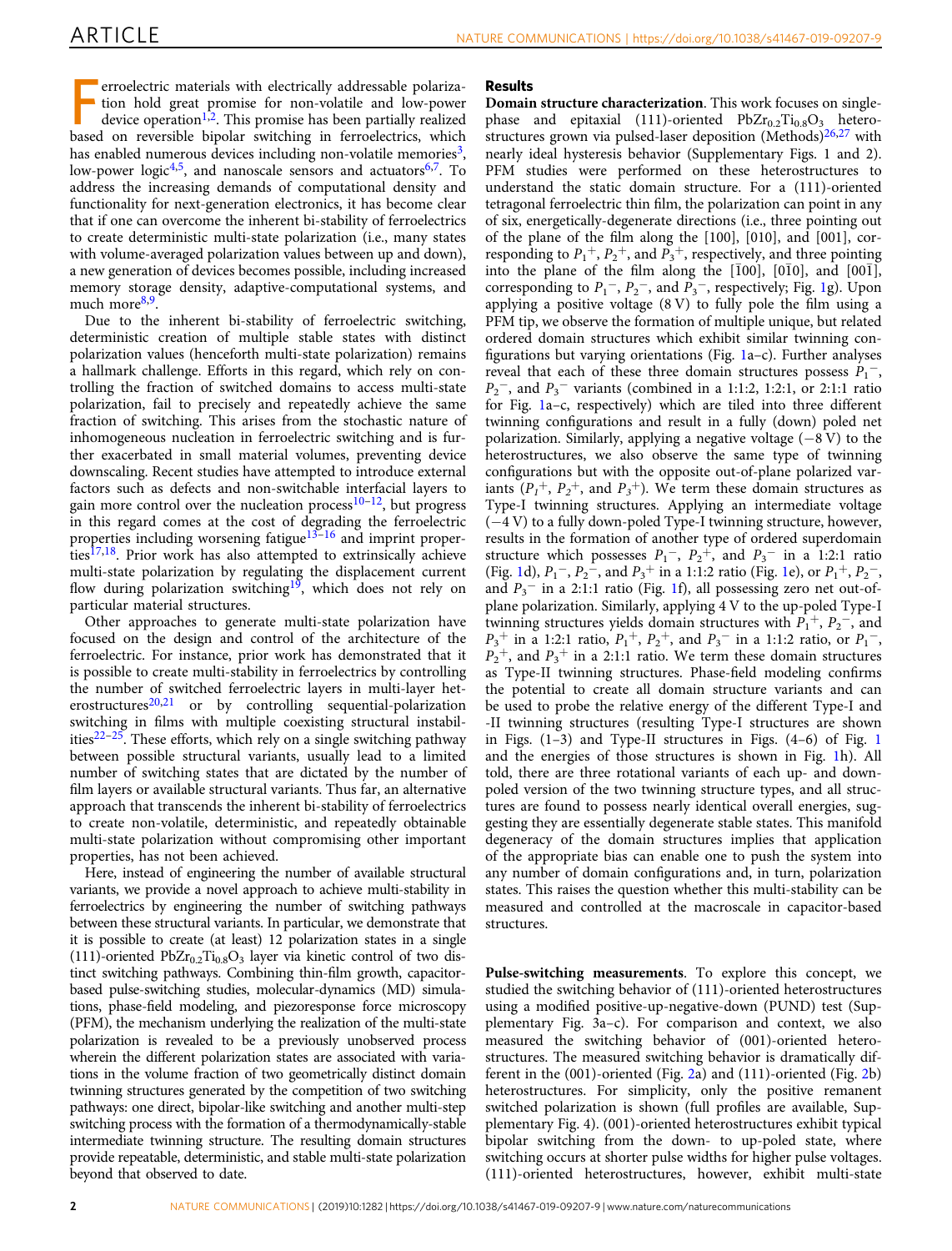<span id="page-2-0"></span>

Fig. 1 Piezoresponse force microscopy characterization of domain structures. Piezoresponse force microscopy phase images a-c of fully down-poled Type-I twinning structures (1/4 area P<sub>1</sub>– and P<sub>3</sub>– with 1/2 area of P<sub>2</sub>– or cyclic permutations of the 3 directions) and **d-f** of Type-II twinning structures (1/4 area  $P_1^-$  and  $P_3^-$  with 1/2 area of  $P_2^+$  or cyclic permutations of the 3 directions) which exhibit zero net out-of-plane polarization. **g** Schematic of the six possible polarization variants (P<sub>1</sub>+ and P<sub>1</sub>- shaded in pink, P<sub>2</sub>+ and P<sub>2</sub>- in blue, P<sub>3</sub>+ and P<sub>3</sub>- in yellow) in (111)-oriented tetragonal ferroelectrics and their corresponding projections onto the [111]. **h** Phase-field simulation of various energetically degenerate domain structures (1)-(6) and the extracted total, Landau, electric, elastic, and domain-wall energies of the system

polarization between the 50% and fully-up-poled states with increasing pulse voltages (here 10 intermediate, 12 overall states are demonstrated; Fig. [2b](#page-3-0)). At higher voltages, the switching process evolves into a more bipolar-like process, similar to that in the (001)-oriented heterostructures. For moderate voltages, the switched polarization changes rapidly with pulse duration for (001)-oriented films, making precise specification of the polarization state difficult. By contrast, the polarization changes rapidly but then reaches a pronounced plateau for (111)-oriented films, such that a wide variety of different pulse widths yield nearly identical intermediate values of polarization.

Such different switching characteristics for the (001)- and (111)-oriented heterostructures can be further revealed from the energy landscape of polarization switching. By multiplying the switched polarization and the applied electric field, we can estimate the potential energy difference between two different states. In (001)-oriented heterostructures, a double-well potential is observed for the switching between fully down- and up-poled states, wherein the energy difference between the two states increases and the energy barrier decreases with increasing voltage (Fig. [2c](#page-3-0)). In (111)-oriented heterostructures, on the other hand, a triple-well potential with two energy barriers corresponding to switching from a fully down-poled to an intermediate-poled state and from an intermediate-poled to a fully-up-poled state are observed (Fig. [2d](#page-3-0)). The net polarization of the intermediate state evolves from zero to the fully-up-poled state with increasing voltage, which eventually leads to a change of the energy

landscape from a triple-well to a double-well structure at higher voltages. Overall, these results suggest an unusual multi-stable polarization switching process in (111)-oriented heterostructures. The set of four energetically degenerate twinning structures (fully up-polarized or down-polarized Type-I twinning structures and two versions of partially up-poled and down-poled Type-II twinning structures with zero net polarization), as well as the three rotational sub-variants of each of these, are all observed in the PFM and in phase-field simulation studies. This rich set of twinning structures certainly provides a structural foundation for the observed multi-state switching phenomena, yet these observations alone cannot immediately account for the much greater number of states obtained in the pulse-switching measurement.

Molecular dynamics simulations. To answer the question about how this system accommodates the multi-state switching phenomenon, MD simulations were performed to examine the switching process in realistic domain structures under varying applied electric fields along the  $[111]$  of a PbTiO<sub>3</sub> supercell (Supplementary Fig. 5). We expect that the domain switching mechanisms simulated with  $PbTiO<sub>3</sub>$  are comparable to those in  $PbZr_{0.2}Ti_{0.8}O_3$  given the structural similarity between these two ferroelectric materials. Here MD simulations reveal a bipolar-like switching process at high fields and a multi-step switching process, characterized by a polarization plateau, at low fields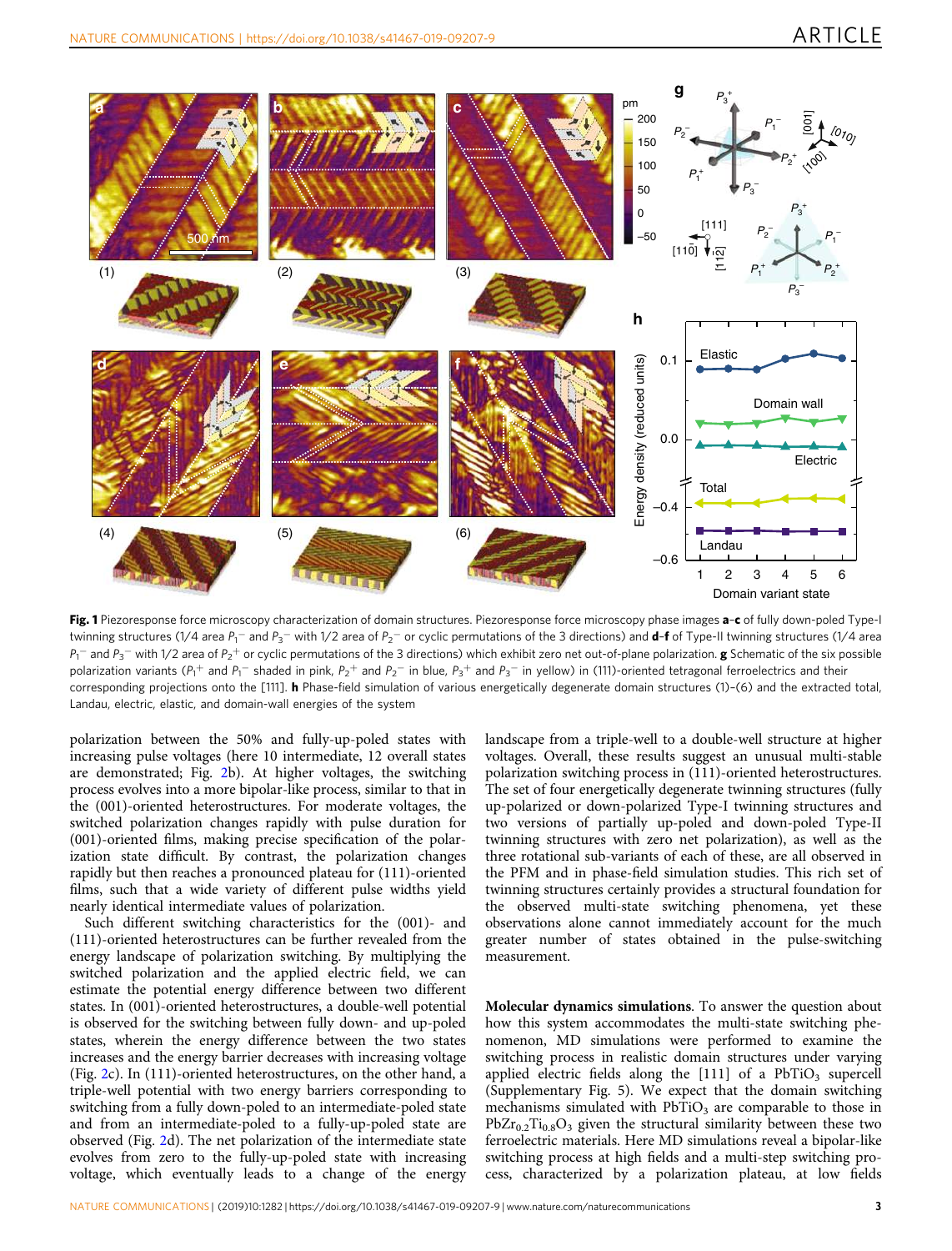<span id="page-3-0"></span>

Fig. 2 Pulse-switching measurements. Switched polarization measured as a function of pulse width for different pulse voltages at a pulse delay of 1 ms in (a) (001)-oriented heterostructures, which exhibit typical bipolar switching from the down- to up-poled state, and (b) (111)-oriented heterostructures, which exhibit multi-state polarization between the 50% and fully-up-poled states with increasing pulse voltages. c The estimated double-well energy landscape in (001)-oriented and (d) the triple-well energy landscape in (111)-oriented heterostructures

(Fig. [3a](#page-4-0)), which are consistent with the pulsed-switching result. The domain structure evolution was also studied and is mapped in a spherical coordinate-based color scheme (Fig. [3](#page-4-0)b, c). For the case of bipolar-like switching at high fields  $(E_5, Fig. 3d-i)$  $(E_5, Fig. 3d-i)$  $(E_5, Fig. 3d-i)$ , the fully-poled domain structure (consistent with the Type-I twinning structure observed in PFM and phase-field simulation studies, Fig. [3](#page-4-0)d) undergoes a series of coordinated (nearly simultaneous) 90° switching events including  $P_3^- \rightarrow P_2^+, P_1^- \rightarrow$  $P_3^+, P_2^- \rightarrow P_3^+,$  and  $P_3^- \rightarrow P_1^+$  (Fig. [3g](#page-4-0), h) without a substantial change in the overall twinning structure (albeit local polar vectors are rotated by 90°). In the case of the multi-step switching at low fields ( $E_1$ , Fig. [3](#page-4-0)d, j-n), the polarization plateau (Fig. [3a](#page-4-0)) corresponds to the formation of a new domain configuration similar to the Type-II twinning structures observed in PFM and phase-field simulation studies (Fig. [3m](#page-4-0)), with one up-poled band  $(P_2^{+}/P_3^{+})$ and one down-poled band  $(P_1^{-}/P_3^{-})$  (with 50% reversal of the out-of-plane polarization) resulting from three 90° switching events:  $P_3^- \rightarrow P_2^+$  $P_3^- \rightarrow P_2^+$  $P_3^- \rightarrow P_2^+$  and  $P_2^- \rightarrow P_3^+$  (Fig. 3k, l) wherein the out-ofplane component of polarization is reversed and  $P_3^- \rightarrow P_1^-$ (Fig. [3](#page-4-0)m) wherein the out-of-plane component of polarization is unchanged. The volume fraction of the down-poled band in the Type-II twinning structure is further gradually reduced with the continued application of the field and eventually transforms to a fully up-poled Type-I twinning structure identical to that achieved in the high-field switching (Fig. [3n](#page-4-0)).

The MD simulations provide further insights into the mechanism underlying the realization of this multi-state polarization evolution: first, consistent with prior work, 90° switching is favored in (111)-oriented heterostructures, regardless of the field strength, due to a lower-energy barrier<sup>[26](#page-9-0)</sup>; this is further verified by phase-

field simulations (Supplementary Fig. 6). Second, (111)-oriented heterostructures possess two switching pathways, including direct bipolar-like switching at high fields (transiting from down-poled Type-I  $\rightarrow$  up-poled Type-I through coordinated single-step 90 $^{\circ}$ switching events) and multi-step 90° switching at low fields (transiting from down-poled Type-I $\rightarrow$  half down-poled Type- $II \rightarrow up-poled Type-I$ ). Third, The tunable and stable intermediate polarization states are created by varying the proportion of the two switching pathways. Specifically, at low fields, only multi-step 90° switching is active, giving rise to a 50% poled Type-II twinning structure. At intermediate fields, both switching pathways are active simultaneously, and the kinetic balance of these two switching pathways leads to a series of intermediate polarization states with different volume fractions of Type-I and -II structures (and thus different stable out-of-plane polarization states). At high fields, bipolar-like, direct 90° switching is active, giving rise to the fully up-poled Type-I twinning structure.

Visualizing the multi-state polarization. The ability to manipulate the fraction of two distinct twinning structures was experimentally confirmed in capacitor-based structures (Supplementary Figs. 7 and 8) which were pre-poled into different states including: fully down-poled [(b) in Fig. [4](#page-5-0)a], two intermediate [(c), (d) in Fig. [4a](#page-5-0)], and fully up-poled [(e) in Fig. [4a](#page-5-0)] states. Following poling, the top contacts were removed and the underlying domain structures mapped (Methods). PFM analysis reveals the presence of two distinct domain configurations, namely, Type-I and -II twinning structures. To better illustrate this coexistence of the two twinning structures, we map regions of Type-I (yellow-orange regions in the PFM images,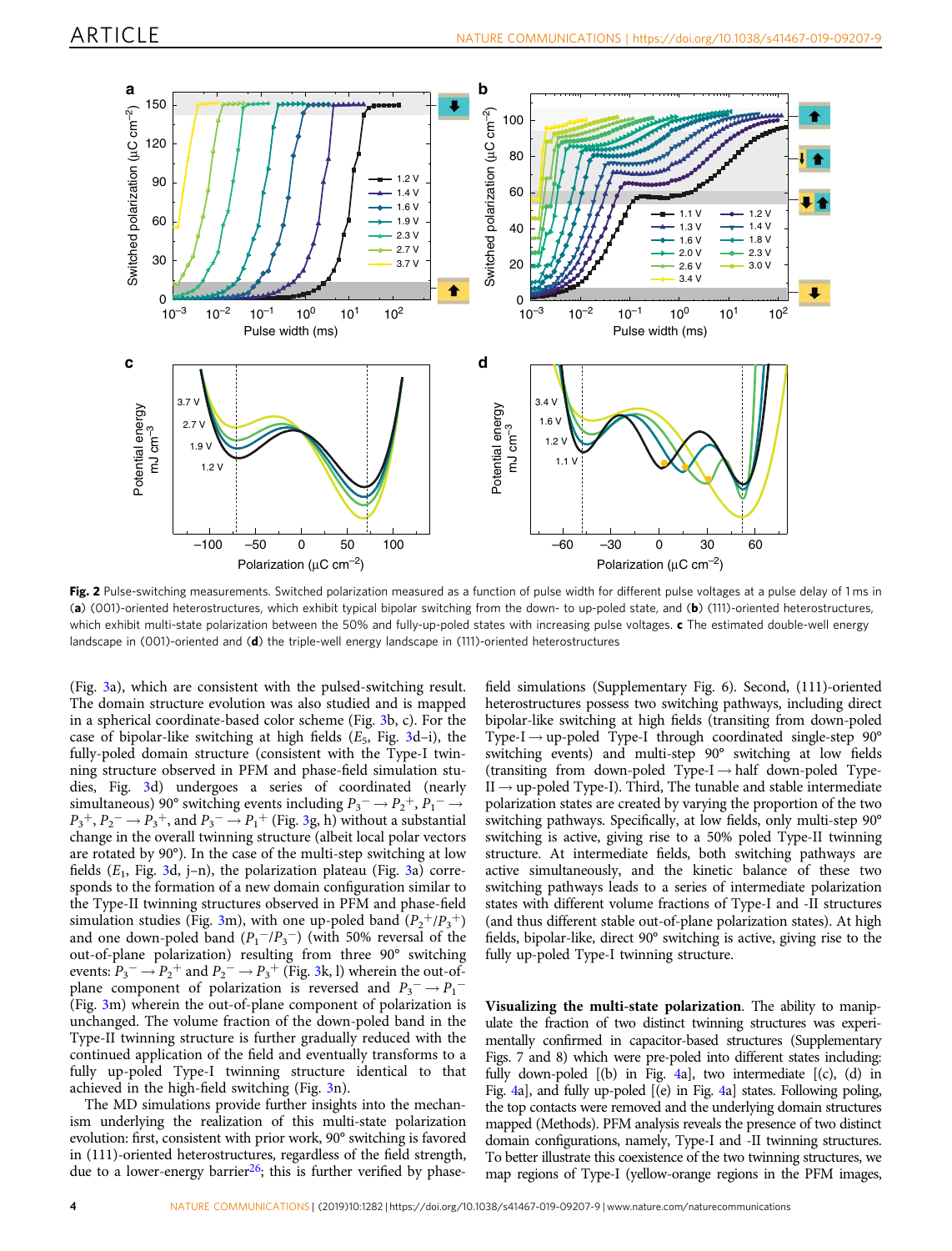<span id="page-4-0"></span>

Fig. 3 Molecular-dynamics simulations. a Evolution of switched polarization in response to electric field applied along the [111] for different field magnitudes  $(E_1 \le E_2 \le E_3 \le E_4 \le E_5)$ . **b** Schematics of the six possible polarization variants in (111)-oriented tetragonal ferroelectrics and their corresponding projections on the (111). To guide the visualization, the polarization vectors with positive [111] components are colored in black and those with negative [111] components are colored in white. c Spherical coordinate-based color scheme used to represent the up-poled polarization variants (top panel) and the down-poled polarization variants (bottom panel). Simulated domain evolution under (d-i), high ( $E = E_5$ ) and (d, j-n), low ( $E = E_1$ ) fields revealing two distinct switching pathways. Under low fields, the domains experience substantial changes in the twinning structures, characterized by an intermediate state with partially-switched polarization ( $k-m$ ). Under high fields, three coordinated 90° switching events  $g$ , enable rapid ferroelectric switching without significant change in twinning structure orientation

Fig. [4b](#page-5-0)–e) and Type-II (blue regions in the PFM images, Fig. [4b](#page-5-0)–e) structures in the PFM images. As expected, the initial poled state exhibits a fully down-poled Type-I twinning structure with uniform contrast in vertical PFM images (Fig. [4b](#page-5-0) and Supplementary Fig. 9a, b). Type-II twinning appears in the first intermediate state, resulting in an almost 50% reversed contrast in vertical PFM (Fig. [4](#page-5-0)c and Supplementary Fig. 9c, d). Furthermore, a mixture of Type-I and -II twinning was observed in the second intermediate state with the Type-I twinning becoming fully up-poled, leading to a reversal of the vertical contrast (Fig. [4](#page-5-0)d and Supplementary Fig. 9e, f). Finally, the system transforms to the fully up-poled Type-I twinning, exhibiting a uniformly reversed vertical contrast (Fig. [4e](#page-5-0) and Supplementary Fig. 9g, h). These observations verify the mechanism responsible for the multi-state polarization suggested by the MD simulations, where the voltage-based control of two competing switching pathways (Fig. [4](#page-5-0)f–h) enables the manipulation of the volume fraction of Type-I and -II twinning structures.

Such control of the switching pathways is enabled by the coordinated ferroelastic switching that occurs in these structures. Combining PFM and MD results, a complete picture can be generated to understand the switching mechanisms active in the (111)-oriented heterostructures. First, for multi-step switching (Fig. [4f](#page-5-0)), two types of 90° switching events are identified: signchanging switching wherein there is a change in the out-of-plane component of polarization (e.g.,  $P_3^- \rightarrow P_1^+$ ) and sign-conserving

switching wherein there is no change in the out-of-plane component of polarization (e.g.,  $P_1^- \rightarrow P_3^-$  and  $P_1^+ \rightarrow P_3^+$ ). Note that for simplicity, here we only show the switching process in the  $P_1^{-}/P_3^{-}$  band, but a similar process also proceeds in the  $P_1^-/P_2^-$  band including sign-changing switching  $P_2^- \rightarrow P_1^+$  and sign-conserving switching  $P_1 \rightarrow P_2$  and  $P_1 \rightarrow P_2$ <sup>+</sup>. For bipolar-like switching (Fig. [4](#page-5-0)g), only sign-changing switching occurs  $(P_1^- \rightarrow P_3^+$  and  $P_3^- \rightarrow P_1^+$ ). Again, the similar process also proceeds in the  $P_1^{-}/P_2^{-}$  band including sign-changing switching  $P_1^- \rightarrow P_2^+$  and  $P_2^- \rightarrow P_1^+$ . Energetically, signchanging switching is favored thermodynamically by an electrostatic energy gain  $-EP$ , but is associated with an elastic-energy barrier  $\Delta E_e^1$ , while sign-conserving switching is associated only with an elastic-energy barrier  $\Delta E_e^2$ . Moreover,  $\Delta E_e^1 >> \Delta E_e^2$ because the transition state of sign-changing switching puts the polarization vector fully within the (111) and thus subject to stronger clamping effects, whereas the transient state of signconserving switching has a smaller in-plane component of polarization (Fig. [4](#page-5-0)h, i). Thus, at low fields (where the elastic energy dominates), as sign-changing switching occurs first in one domain, the neighboring domain compensates the strain via a sign-conserving switching event, which is much more rapid kinetically due to the lower elastic-energy barrier. This helps rationalize the formation of the 50% poled Type-II twinning structure with half of the domains up-poled (resulting from the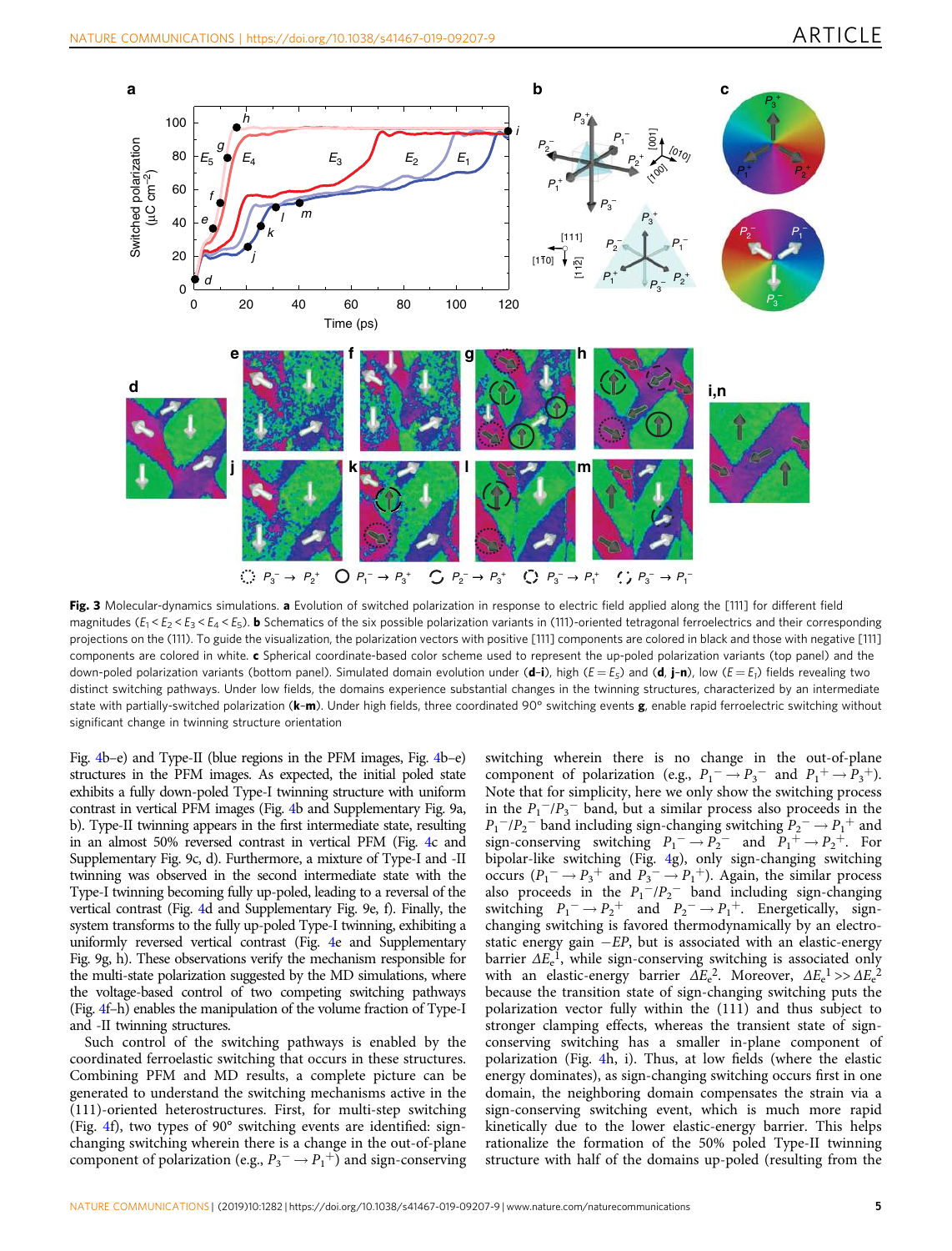<span id="page-5-0"></span>

Fig. 4 Visualizing domain structures for multi-state polarization. a Multiple polarization states were pre-poled at pulse voltages of 1.1, 1.6, and 3 V. Piezoresponse force microscope imaging of domain structures and the evolution in the volume fraction of the two types of twinning structures in polarization states for the (b) initial, fully up-poled state, the intermediate states poled at (c) 1.1 V and (d) 1.6 V, as well as e, the final fully down-poled state poled at 3.0 V. In these figures, the Type-I twinning structures are shaded yellow-orange and the Type-II twinning structures are shaded blue. Schematics of the f, multi-step switching pathway at low fields which transitions from fully down-poled Type-I structures to half down-poled Type-II structures to fully up-poled Type-I structures and  $(g)$  direct bipolar-like switching pathway at high fields which transitions from fully down-poled Type-I structures to fully uppoled Type-I structures. **h** Plan-view schematic of the six possible polarization variants. i, Schematic illustrating the sign-changing and -conserving switching events with the transient states noted

sign-changing switching) and half of the domains down-poled (resulting from the sign-conserving switching). The net-zero outof-plane polarization of the Type-II twinning structure also helps stabilize this structure, due to the absence of a depolarization field. At high fields (where the electrostatic energy dominates), the system thermodynamically prefers to proceed through more sign-changing switching events that have a larger electrostaticenergy gain. This explains the bipolar-like switching pathway accomplished through coordinated single-step, sign-changing switching without substantial changes in the twinning structures. When the electric field is intermediate, such that the electrostatic energy  $EP$  is comparable to  $\Delta E_e^1 - \Delta E_e^2$  (Bell-Evans-Polanyi principle[28,29](#page-9-0)), both switching pathways are comparably fast, producing a mixture of Type-I and -II twinning structures and different intermediate polarization states.

Properties of multi-state polarization. With this understanding of the switching mechanism underlying the multi-state polarization of the (111)-oriented heterostructures, we proceed to study the performance potential of these intermediate states including their retention, repeatability, and endurance in capacitor-based measurements. As was done before, we compare the properties of the multi-state polarization in the (111)-oriented heterostructures with those of the partiallyswitched states in (001)-oriented heterostructures. Here, the stability of the various states in the (001)-oriented (Supplementary Fig. 10a) and (111)-oriented (Fig. [5a](#page-6-0)) heterostructures were probed using a retention-pulse sequence (Supplementary Fig. 3d). In the (001)-oriented heterostructures, the fully down- and up-poled states are the only stable states; all others decay with time (Supplementary Fig. 10a). All states, on the other hand, in the (111)-oriented heterostructures are stable, showing <5% change in polarization even after about 8 h (Fig. [5a](#page-6-0) and Supplementary Fig. 11). In terms of deterministic repeatability of reaching a given state, the (001)- and (111)-oriented heterostructures also show remarkable differences. Taking the average of ten pulse measurements, the (001)-oriented heterostructures exhibit poor repeatability, with error bars in the partially-switched regime >50% of the switched polarization value, due to the stochastic nature of switching and extrinsically mediated mechanisms to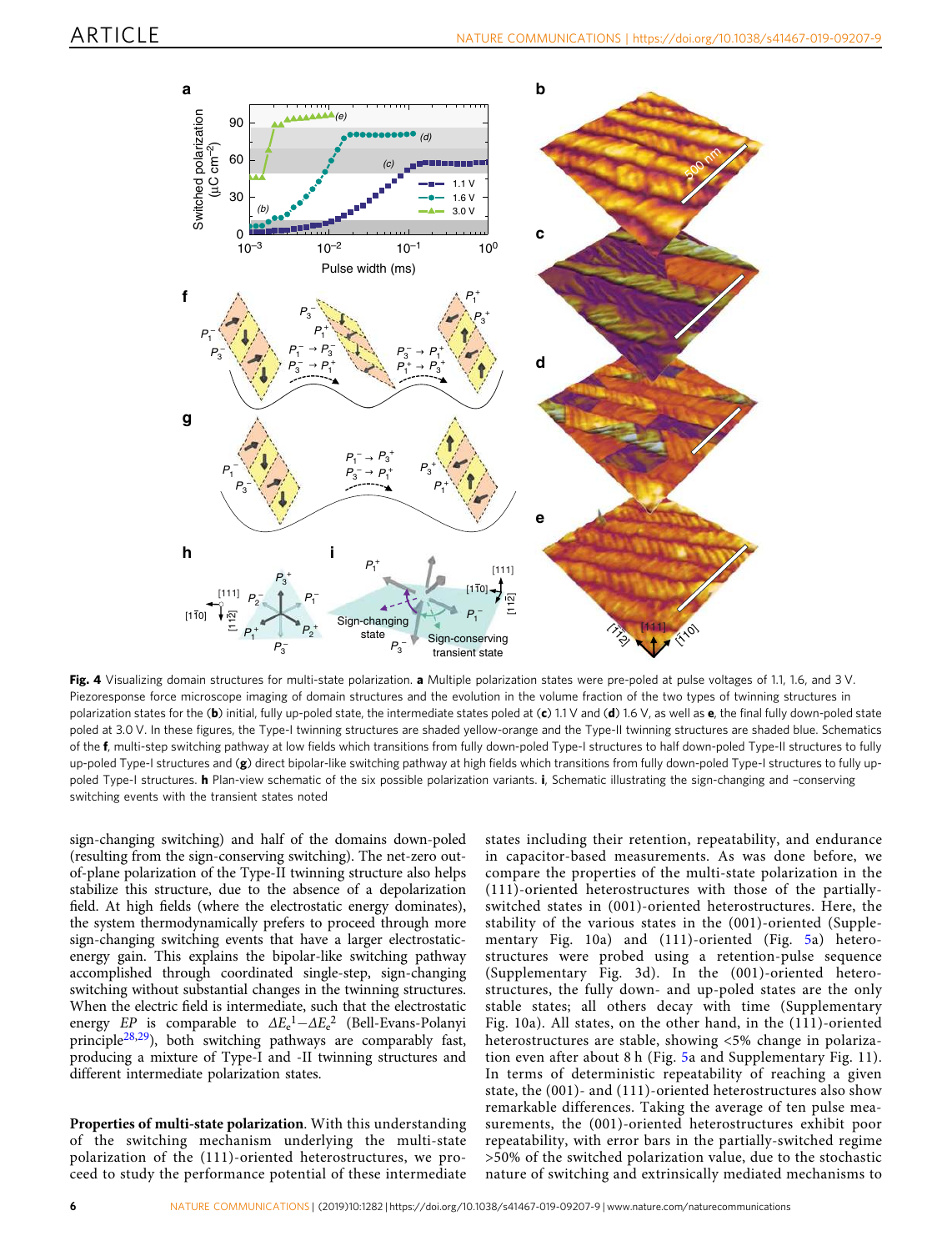<span id="page-6-0"></span>

Fig. 5 Properties of multi-state polarization in heterostructures. a Retention measurements probing the time stability of the intermediate-polarization states. **b** Repeatability measurements wherein the error bars were generated after repeating each pulse-switching measurement 10 times. c Endurance measurements of the switched polarization as a function of writing cycles. **d** Demonstration of on-demand switching ability including ascending and arbitrary access to any desired polarization state by simultaneously controlling the pulse duration and amplitude. e The schematic illustration of pulse series used in d

pin domain walls after switching (e.g., pinning by random defects, see Methods and Supplementary Fig. 10b). The (111) oriented heterostructures, however, reveal deterministic accessibility, with repeated writing taking the material to the same polarization state to within <5% polarization variation (Fig. 5b). The endurance of each polarization state was also explored using a fatigue-pulse sequence (Methods and Supplementary Fig. 3e). The (001)-oriented heterostructures exhibit poor fatigue properties, as different partially-switched states converge to a similar value and provide diminished distinguishability after repeated cycling (Methods and Supplementary Fig. 10c). By contrast, each of the polarization states in the (111)-oriented heterostructures exhibit robust distinguishability even after  $10^8$  writing cycles (Fig. 5c). We also studied how to control these polarization states such that they can be deterministically placed into a desired value in an on-demand fashion. Here, we achieved such control of polarization switching in the (111)-oriented heterostructures by simultaneously controlling the pulse voltage and width (Fig. 5d, e). Overall, these results suggest that (111)-oriented heterostructures exhibit a number of features that are important for robust multi-state operation, including deterministic stimuli-driven access to precisely defined and distinguishable states, non-volatility and retention of those states, and endurance of thosestates to repeated modification without loss of distinguishability. This stands in stark contrast to the use of classical bi-stable switching (e.g., in (001)-oriented heterostructures) where it is difficult, if not impossible, to achieve such desired function.

In summary, we demonstrate an approach to move beyond the inherent bi-stability of ferroelectrics and realize deterministic multistate polarization. This multi-state polarization is made possible by the fact that the material can transition through multiple, kinetically mediated switching pathways. The control of switching pathways is enabled by the competition of elastic and electrostatic energies which favors different types of ferroelastic switching that can occur. The switching process is kinetically driven via multi-step switching at low fields and thermodynamically driven via bipolar switching at high fields. At intermediate fields, both switching pathways are comparably fast, producing a mixture of Type-I and -II twinning structures and different intermediate polarization states. As a result, it is possible to create tunable intermediate states in ferroelectrics without introducing defect-induced pinning or other extrinsic factors, while addressing the requirements of deterministic and repeatable production of multi-state polarization, which holds promise for non-volatile multi-state applications.

#### Methods

**Thin-film growth**. 80 nm  $La_{0.7}Sr_{0.3}MnO_3/100$  nm  $PbZr_{0.2}Ti_{0.8}O_3/20$  nm  $La<sub>0.7</sub>Sr<sub>0.3</sub>MnO<sub>3</sub> heterostructures were grown on (001)-oriented and (111)-oriented,$ single-crystalline SrTiO<sub>3</sub> substrates by pulsed-laser deposition. The growth of all film layers was carried out in a dynamic oxygen pressure of 200 mTorr, at a growth temperature of 650 °C, and a laser fluence and repetition rate of 1.0 J cm<sup>-2</sup> and 3 Hz, respectively. Following growth, the samples were cooled to room temperature at a cooling rate of 5 ℃ min<sup>-1</sup>. under at a static oxygen pressure of 760 Torr.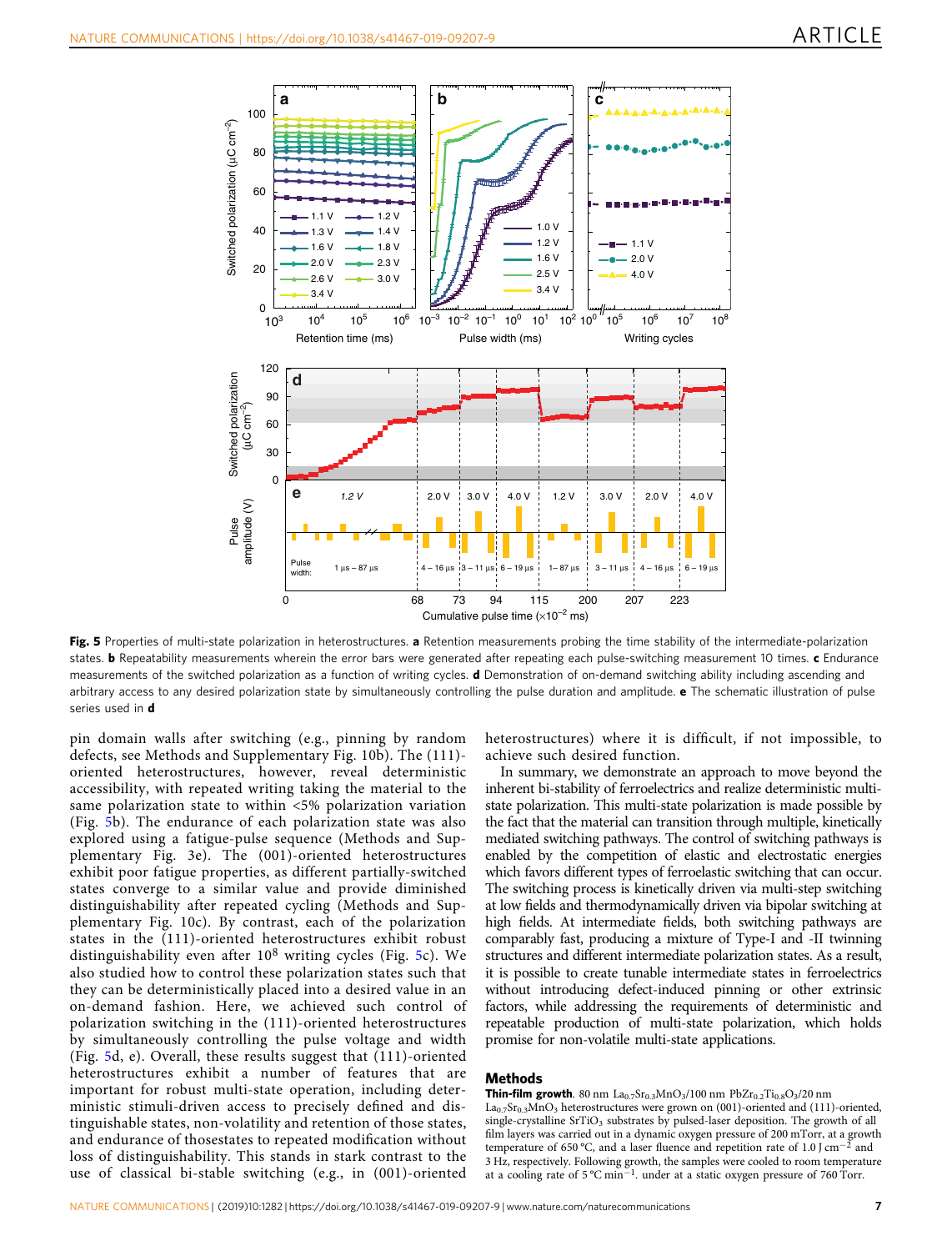Ferroelectric hysteresis loop measurements. Hysteresis loop measurements were performed on PbZr<sub>0.2</sub>Ti<sub>0.8</sub>O<sub>3</sub> capacitors with symmetric  $La_{0.7}Sr_{0.3}MnO_3$ electrodes using a Precision Multiferroic Tester (Radiant Technologies, Inc.). The circular top electrodes (diameter 12.5 μm) were fabricated using a wet etching method (Supplementary Fig. 7). First, photoresist was patterned on the as-grown heterostructures using photolithography which only covers the circular electrode regions (Supplementary Fig. 7b). Using dilute  $H_3PO_4$  acid (dilution ratio 1 part acid : 5 parts water), the uncovered  $La_{0.7}Sr_{0.3}MnO_3$  was etched away within 30 s, leaving circular La<sub>0.7</sub>Sr<sub>0.3</sub>MnO<sub>3</sub> contacts covered by the photoresist. Subsequently, the photoresist was removed with acetone (Supplementary Fig. 7c).

Pulsed-switching measurements. We performed pulsed-switching measurements using a modified PUND pulse sequence on the symmetric capacitor structures using a Precision Multiferroic Tester (Radiant Technologies, Inc.). In a conventional PUND measurement, the ferroelectric capacitor is subjected to the pulse sequence including one preset pulse and four reading pulses (Supplementary Fig. 3a). The first preset pulse is used to pre-pole the capacitor to the −V direction; no measurement will be performed as a result of this pulse. The second pulse switches the capacitor to the  $+V$ direction and measures the amount of switched polarization. The third pulse is a twin pulse of the second, which is used to read the non-remanent part of polarization that dissipates during the delay time after the second pulse. The fourth and fifth pulses mirror the second and third and are used to switch the capacitor to the −V direction and read both the switched and non-switched polarization, respectively. There are eight measured parameters generated by the PUND measurement, namely  $P_i^*$  and  $P_i^*$  $(i = 2, 3, 4, 5,$  asterisk (\*) represents the sum of remanent and non-remanent polarization components, r represents the remanent polarization component only), where  $P_i^*$  is measured at the end of each reading pulse when the voltage is on, and  $P_i^*$ is measured after a certain amount of delay time when the voltage is off. These eight parameters can be measured as a function of pulse time and voltage by varying certain pulse parameters of the basic waveform.

Since we focused on the measurement of switched remanent polarization  $P_i^{\text{r}}$ read by the second and the fourth pulse instead of non-switched polarizations read by the third and the fifth pulse, we used a modified PUND pulse sequence wherein the third and fifth pulses are removed from the original PUND waveform (Supplementary Fig. 3b). The pulse-switching measurement was performed as a function of pulse width for a certain pulse voltage (Supplementary Fig. 3c). Each measurement cycle consists of three pulses with equal time widths. The pulse voltage is kept constant while the pulse width is varied incrementally for different cycles. For simplicity, only the positive remanent switched polarization is shown (Fig. [2](#page-3-0)a, b), which is measured at 0 V after a delay of 1 s from the fall of the positive reading pulse. The full switching profile is provided where both the positive and negative  $P_i^r$  ( $i = 2, 3$ ) are shown here for (001)-oriented and (111)-oriented films, respectively (Supplementary Fig. 4).

Retention measurements. The retention measurement is performed using a Precision Multiferroic Tester (Radiant Technologies, Inc.). The retention measurement pulse sequence is provided (Supplementary Fig. 3d). In this measurement, the material is first switched into a certain polarization state (e.g., partiallyswitched states and intermediate states in (001)-oriented and (111)-oriented heterostructures, respectively) and then the system is held at 0 V for a certain amount of retention time. After this waiting period, a pair of reading pulses is applied to read the variation in both the positive and negative switched polarization. Furthermore, the retention time can be varied to allow the measurement of polarization variations as a function of retention time.

Fatigue measurement. The fatigue measurement is performed using a Precision Multiferroic Tester (Radiant Technologies, Inc.). The adapted fatigue measurement pulse sequence is provided (Supplementary Fig. 3e). In this measurement, the fatigue cycles were applied to the capacitor to switch the capacitor as many as  $1.64 \times 10^8$  cycles. In order to reproduce the writing of various multi-state polarization values, the fatigue cycles were set to include a high negative voltage pulse which switches the capacitor into a fully up-poled state followed by a smaller positive voltage pulse which switches the capacitor from the fully up-poled state into one of many multi-state polarization values. The negative pulse voltage was −5.0 and −4.0 V for (001)-oriented and (111)-oriented heterostructures, respectively, and the positive pulse voltage varies from 1.8 to 5.0 V and 1.1 to 4.0 V for the (001)-oriented and (111)-oriented heterostructures, respectively. The pulse width used in these studies was set to be 0.005 ms. The fatigue cycles were interrupted regularly by a pair of read pulses which monitors the variation of remanent polarization as a function of writing cycles.

Tuning intermediate states with voltage pulse magnitude and width. In this measurement, the intermediate states can be tuned in an ascending (descending) or an arbitrary manner (Fig. [5](#page-6-0)e, f). For instance, to access intermediate states in an ascending manner, we first use −1.2 V, 1–87 μs pulses to switch the polarization into a 60% up-poled state. If we then change to −2.0 V, 4–16 μs pulses, we can further switch the 60% up-poled state into a 75% up-poled state. Similarly, we can further tune the 75% up-poled state into a 90% and finally into a 100% up-poled state by changing to  $-3.0$  V,  $3-11$  µs and  $-4.0$  V,  $6-19$  µs pulses, respectively.

Similarly, to demonstrate that we can access intermediate states in an arbitrary manner, we again use −1.2 V, 1–87 μs pulses to switch the polarization into a 60% up-poled state. If we then change to −3.0 V, 3–11 μs pulses, we can further switch the 60% up-poled state into a 90% up-poled state. Similarly, we can further tune the 90% up-poled state into a 75% and finally into a 100% up-poled state by changing to  $-2.0$  V, 4–16 μs and  $-4.0$  V, 6–19 μs pulses, respectively.

Crystal and domain structure characterization. X-ray  $\theta$ -2 $\theta$  scans were obtained by high-resolution X-ray diffraction (XPert MRD Pro equipped with a PIXcel detector, Panalytical). The PFM studies were carried out in areas of pre-poled capacitors by a MFP-3D AFM (Asylum Research) using Ir/Pt-coated conductive tips (Nanosensor, PointProbe® Plus Electrostatic Force Microscopy, force constant ≈2.8 N m−<sup>1</sup> ). In order to image the domain structure under the pre-poled capacitors, first we pre-poled multiple capacitors into different polarization states and then coated a layer of inversely patterned photoresist using photolithography that only covers the  $PbZr_{0.2}Ti_{0.8}O_3$  film region (Supplementary Fig. 7d). The uncovered top La<sub>0.7</sub>Sr<sub>0.3</sub>MnO<sub>3</sub> electrodes could be readily etched away using dilute H<sub>3</sub>PO<sub>4</sub> acid (dilution ratio 1 part acid:5 parts water) (Supplementary Fig. 7e). The inversely patterned photoresist was left on the film surface serving as a marker that aids the accurate location and imaging for regions that were under the pre-poled capacitors. Here we also provide PFM results of four states discussed in Fig. [4](#page-4-0) that were scanned in the entire area of capacitors (Supplementary Fig. 8).

Molecular-dynamics simulations. The molecular dynamics simulations were performed on a (111)-oriented  $28\sqrt{6} \times 50\sqrt{2} \times 16\sqrt{3}$  supercell of PbTiO<sub>3</sub> (672,000 atoms, Supplementary Fig. 5) with periodic boundary conditions and a bond-valence-based interatomic potential parameterized from first-principles<sup>[30](#page-9-0)</sup>. We expect that the domain switching mechanisms simulated with PbTiO<sub>3</sub> are comparable to those in  $PbZr_{0.2}Ti_{0.8}O_3$  given the structural similarity between these two ferroelectric materials. The supercell has the Cartesian axes aligned along crystallographic axes  $[11\bar{2}]$ ,  $[1\bar{1}0]$ , and [111], respectively. We first equilibrate the supercell by running constant-pressure, constant-temperature simulations using a time step of 1 fs. The temperature is controlled via the Nosé-Hoover thermostat, and the pressure is maintained at 1 atm via the Parrinello-Rahman barostat implemented in Large-scale Atomic/Molecular Massively Parallel Simulator (LAMMPS). Once equilibrium is reached, a stable configuration is used as a starting point for runs in the presence of external electric fields. To capture the mechanical clamping effect in epitaxial thin-film experiments, the supercell dimensions along  $[11\overline{2}]$  and  $[1\overline{1}0]$  are fixed when applying the  $[111]$ electric field, while the [111] dimension is free to relax.

Domain color scheme for the MD simulations. We color the domains based on the direction of local polarization within each unit cell. The instantaneous local polarization,  $\mathbf{P}_{\mathbf{u}}^{m}(t)$ , centered at a Ti atom within the unit cell *m* is

$$
\mathbf{P}_{\mathrm{u}}^{m}(t) = \frac{1}{V_{u}}\left(\frac{1}{8}\mathbf{Z}_{\mathrm{Pb}}^{*}\cdot\sum_{i=1}^{8}\mathbf{r}_{\mathrm{Pb},i}(t) + \mathbf{Z}_{\mathrm{Ti}}^{*}\cdot\mathbf{r}_{\mathrm{Ti}}(t) + \frac{1}{2}\mathbf{Z}_{\mathrm{O}}^{*}\cdot\sum_{i=1}^{6}\mathbf{r}_{\mathrm{O},i}(t)\right) \tag{1}
$$

where  $V_u$  is the volume of a unit cell,  $\mathbb{Z}_{\text{Pb}}^*$ ,  $\mathbb{Z}_{\text{Ti}}^*$ , and  $\mathbb{Z}_{\text{O}}^*$  are the Born effective charge tensors of Pb, Ti, and O atoms;  $\mathbf{r}_{\text{Pb},i}(t)$ ,  $\mathbf{r}_{\text{Ti},i}(t)$  and  $\mathbf{r}_{\text{O},i}(t)$  are instantaneous atomic positions of Pb, Ti, and O atoms in unit cell m obtained from MD simulations. The above equation is essentially the polarization resulting from the Ti-centered local dipole moment formed by the Ti and its nearest eight Pb atoms and six O atoms. For each local polarization vector, we then calculate the angle  $(\theta)$  between its projection on [111] plane and [112] axis and the polarization component  $(P_{[111]})$ along the [111] axis. We introduce two HSV (Hue, Saturation, Value) color wheels, one for positive  $P_{[111]}$  and one for negative  $P_{[111]}$ , with one wheel rotated by 180° compared to the other wheel. We then color the local polarization based on the value of  $\theta$  by picking one color wheel depending on the sign of  $P_{[111]}$ . This color scheme will make  $P_i^{\pm}$  ( $i = 1, 2, 3$ ) of the same color, similar to experimental color scheme. (Fig. [3b](#page-4-0), c). The simulated domain pattern (viewed from the [111]; Fig. [3](#page-4-0)d, j) consists of nano-twinned domain bands, each containing two of the three degenerate polarization variants ( $P_1^-$ ,  $P_2^-$ , and  $P_3^-$ ), closely resembling the domain structures in (111)-oriented heterostructures observed experimentally.

Phase-field modeling. Phase-field modeling was performed to study local switching events and domain structure variants in (001)-oriented and (111) oriented heterostructures. Here two coordinate systems are used including  $\mathbf{x}$  ( $x_1, x_2$ )  $(x_3)$  with  $x_1$ ,  $x_2$ , and  $x_3$  along [100], [010], and [001] and  $\mathbf{x}'$  ( $x'_1$ ,  $x'_2$ ,  $x'_3$ ) with  $x'_1$ ,  $x'_2$ and  $x'_3$  along [011], [211], and [111] for the (001)-oriented and (111)-oriented heterostructures, respectively. The polarization P' in the x' coordinate system can be related to the total free energy F through time-dependent Landau-Ginzburg (TDGL) equation $31,32$  $31,32$  $31,32$ ,

$$
\frac{\partial P_i(\mathbf{r},t)}{\partial t} = -L \frac{\delta F}{\delta P_i(\mathbf{r},t)},\tag{2}
$$

where  $L$  is the kinetic coefficient. The total free energy  $F$  includes bulk, elastic,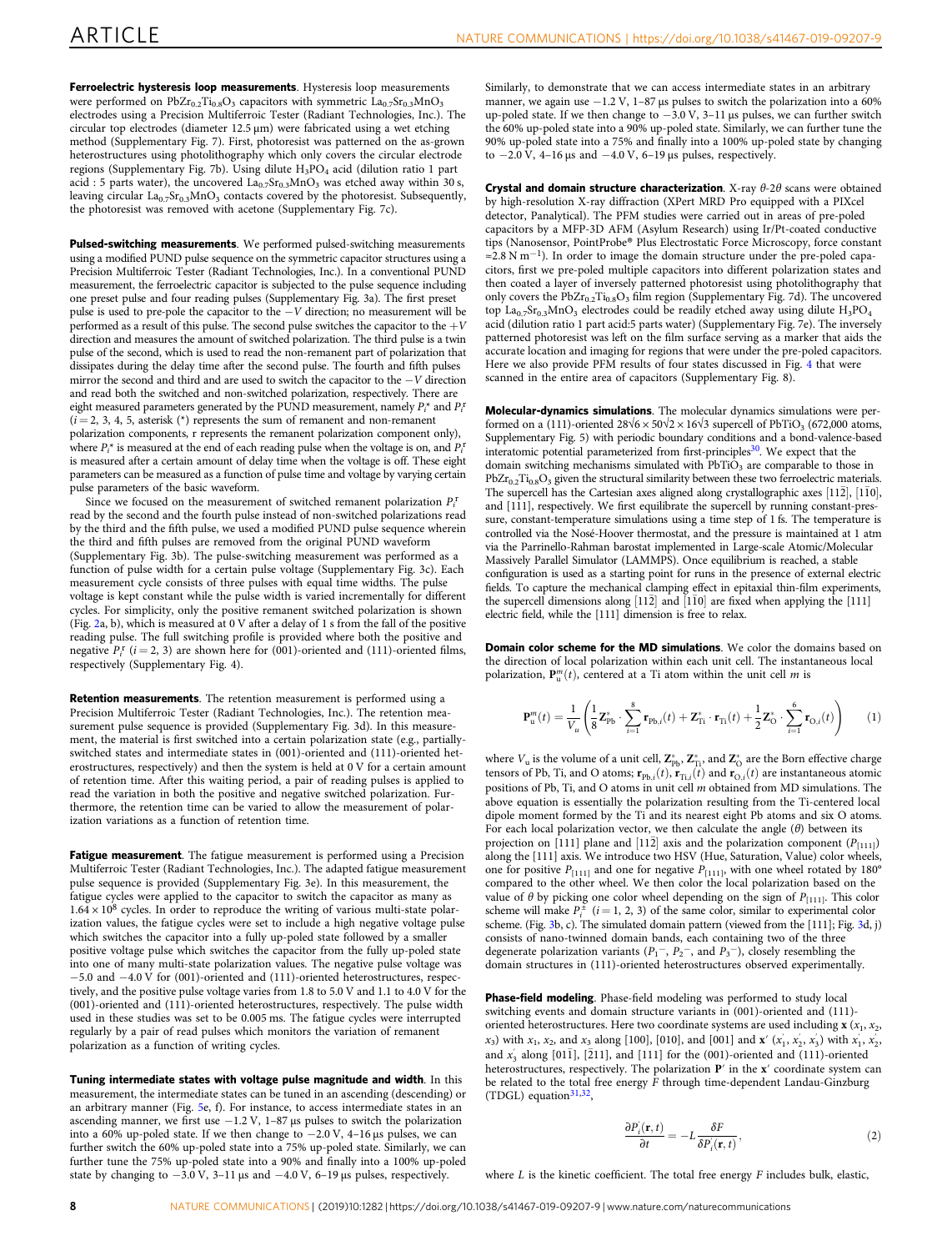<span id="page-8-0"></span>electric, and gradient energies,

$$
F = \int\int\int_{V} \int \Bigl(f_{\text{bulk}} + f_{\text{elastic}} + f_{\text{electric}} + f_{\text{grad}}\Bigr) dV,\tag{3}
$$

where V represents the volume of ferroelectric thin films. The bulk free energy density for  $\text{PbZr}_{0.2}\text{Ti}_{0.8}\text{O}_3$  is described by a sixth-order Landau–Devonshire polynomial<sup>[33](#page-9-0)</sup>,

$$
f_{\text{bulk}} = \alpha_1 (P_1^2 + P_2^2 + P_3^2) + \alpha_{11} (P_1^4 + P_2^4 + P_3^4) + \alpha_{12} (P_1^2 P_2^2 + P_1^2 P_3^2 + P_2^2 P_3^2) + \alpha_{112} [P_1^4 (P_2^2 + P_3^2) + P_2^4 (P_1^2 + P_3^2) ,+ P_3^4 (P_1^2 + P_2^2)] + \alpha_{111} (P_1^6 + P_2^6 + P_3^6) + \alpha_{123} P_1^2 P_2^2 P_3^2,
$$
 (3)

where all of the coefficients are independent of temperature except  $\alpha_1$ . The elastic energy density is given by

$$
f_{elastic} = \frac{1}{2} \epsilon_{ijkl} e_{ij}(\mathbf{r}) e_{kl}(\mathbf{r})
$$
  
=  $\frac{1}{2} \epsilon_{ijkl} \left( \epsilon_{ij}(\mathbf{r}) - \epsilon_{ij}^0(\mathbf{r}) \right) \left( \epsilon_{kl}(\mathbf{r}) - \epsilon_{kl}^0(\mathbf{r}) \right),$  (4)

where  $c_{ijkb}$ ,  $e_{ij}(\mathbf{r}),$   $\varepsilon_{ij}^0(\mathbf{r})$ ,  $\varepsilon_{ij}^0(\mathbf{r})$  are the elastic stiffness tensor, elastic strain, total strain, and spontaneous strain, respectively. The spontaneous strain  $\varepsilon_{ij}^0(\mathbf{r})$  can be expressed using electrostrictive coefficients and polarizations, i.e.,  $\varepsilon_{ij}^0(\mathbf{r}) = Q_{ijkl} P_k(\mathbf{r}) P_l(\mathbf{r})$ ,

 $i, j, k, l = 1, 2, 3$ , where the summation convention for the repeated indices is employed. The total strain  $\varepsilon_{ij}(\mathbf{r})$  can be expressed as a sum of the homogeneous and heterogeneous strain, i.e.,  $\varepsilon_{ij}(\mathbf{r}) = \bar{\varepsilon}_{ij} + \delta \varepsilon_{ij}(\mathbf{r})$ , based on Khachaturyan's elastic the-ory<sup>[34](#page-9-0)</sup>. The homogeneous strain is defined in such a way so that  $\int \delta \varepsilon_{ij}(\mathbf{r}) dV = 0$ , which represents the macroscopic shape change of a system generated due to the formation of domain structures and can be determined from the mismatch between thin films and substrates. The heterogeneous strain does not change the macroscopic shape of a system and can be calculated from  $\delta \varepsilon_{ij}(\mathbf{r}) = \frac{1}{2} \left[ \partial u_i(\mathbf{r})/\partial r_j + \partial u_j(\mathbf{r})/\partial r_i \right]$ , where  $u_i(\mathbf{r})$  is the position-dependent displacement. The equilibrium elastic strain  $e_{ij}(\mathbf{r})$  can be obtained by solving the mechanical equilibrium equation  $\sigma_{ij} = 0$ .

The electrostatic energy density of given domain structures can be calculated by

$$
f_{\text{electric}} = -\int_{0}^{E} \mathbf{D}(\mathbf{r}, \mathbf{E}) \cdot d\mathbf{E} = -\mathbf{P}(\mathbf{r}) \cdot \mathbf{E} - \frac{1}{2} \varepsilon_{0} \kappa^{b} \mathbf{E}^{2}
$$
(5)

$$
= -P_i(\mathbf{r})E_i(\mathbf{r}) - \frac{1}{2}\varepsilon_0 \kappa_{ij}^{\mathbf{b}} E_i(\mathbf{r})E_j(\mathbf{r}),
$$

where  $\kappa_{ij}^{\rm b}$  is the background dielectric constant tensor. The gradient energy density in an anisotropic system can be expressed as

$$
f_{\text{grad}} = \frac{1}{2} G_{ijkl} P_{ij} P_{k,l},
$$
\n
$$
\tag{6}
$$

where  $G_{ijkl}$  is the gradient energy coefficient and  $P_{ij} = \partial P_i / \partial r_j$ . For an isotropic system, Eq.  $(6)$  reduces to<sup>[35](#page-9-0)</sup>:

$$
f_{\text{grad}} = \frac{1}{2} G_{11} \left( P_{1,1}^2 + P_{2,2}^2 + P_{3,3}^2 + P_{1,2}^2 + P_{2,1}^2 + P_{2,1}^2 + P_{1,3}^2 + P_{3,1}^2 + P_{2,3}^2 + P_{3,2}^2 \right),
$$
\n
$$
(7)
$$

where  $G_{ij}$  is related to  $G_{ijkl}$  by the Voigt's notation, and  $G_{12} = 0$ ,  $G_{11} = 2G_{44} = 2G^{'}_{44}$ in an isotropic system.

In addition, the polarization components  $P_j$  in coordinate system **x** can be transformed to  $P'_{i}$  in coordinate system **x**' using transformation matrix  $T_{ij}$  via following relations:

$$
P_i^{'} = T_{ij} P_j,\tag{8}
$$

where the transformation matrices for (001)-oriented and (111)-oriented thin films are given as follows:

$$
T_{ij}^{(001)} = \begin{pmatrix} 1 & 0 & 0 \\ 0 & 1 & 0 \\ 0 & 0 & 1 \end{pmatrix}, T_{ij}^{(111)} = \begin{pmatrix} 0 & 1/\sqrt{2} & -1/\sqrt{2} \\ -2/\sqrt{6} & 1/\sqrt{6} & 1/\sqrt{6} \\ 1/\sqrt{3} & 1/\sqrt{3} & 1/\sqrt{3} \end{pmatrix}.
$$
 (9)

Similarly, elastic stiffness tensors, electrostrictive coefficient tensors, background dielectric constant tensors, and gradient energy coefficient tensors also need to be transformed from coordinate systems x to x′ using transformation matrices via following relations:

$$
c'_{ijkl} = T_{im} T_{jn} T_{ks} T_{lt} c_{mnst},\tag{10}
$$

$$
Q'_{ijkl} = T_{im} T_{jn} T_{ks} T_{lt} Q_{mnst}, \qquad (11)
$$

$$
\kappa_{ij}^{'} = T_{im} T_{jn} \kappa_{mn},\tag{12}
$$

$$
G'_{ijkl} = T_{im}T_{jn}T_{ks}T_{lt}G_{mnst}.\tag{13}
$$

Here the temporal evolution of domain structures can be obtained by numerically solving the TDGL equation using the semi-implicit Fourier spectral method with previously reported materials parameters. We used discrete grid points of 256Δx ×  $256\Delta y \times 40\Delta z$  with real grid space  $\Delta x = \Delta y = \Delta z = 2$  nm to describe the film/ substrate system, wherein the thickness of  $PbZr_{0.2}Ti_{0.8}O_3$  is set as 48 nm with  $h_{\text{film}} = 24\Delta z$  and the film/substrate mismatch strain  $\bar{\varepsilon}_{ij}$  is set to be zero based on experimental observations. Using the superposition spectral method and shortcircuit surface boundary conditions, we can solve the electrostatic equilibrium equation to obtain the energy evolution for polarization switching and domain structures in  $PbZr_{0.2}Ti_{0.8}O_3$  films.

## Data availability

All data used in this manuscript are available from the authors on request.

Received: 7 November 2018 Accepted: 20 February 2019

## **References**<br>1. Setter, N.

- Setter, N. et al. Ferroelectric thin films: review of materials, properties, and applications. J. Appl. Phys. 100, 051606 (2006).
- 2. Martin, L. W. & Rappe, A. M. Thin-film ferroelectric materials and their applications. Nat. Rev. Mater. 2, 16087 (2017).
- 3. Guo, R. et al. Non-volatile memory based on the ferroelectric photovoltaic effect. Nat. Commun. 4, 1990 (2013).
- 4. Mcgilly, L. J., Yudin, P., Feigl, L., Tagantsev, A. K. & Setter, N. Controlling domain wall motion in ferroelectric thin fi lms. Nat. Nanotechnol. 10, 145–150  $(2015)$
- 5. Whyte, J. R. & Gregg, J. M. A diode for ferroelectric domain-wall motion. Nat. Commun. 6, 7361 (2015).
- Muralt, P. & Muralt, P. Ferroelectric thin films for micro-sensors and actuators: a review. J. Micromech. Microeng. 10, 136–146 (2000).
- 7. Bhaskar, U. K. et al. A flexoelectric microelectromechanical system on silicon. Nat. Nanotechnol. 11, 263–266 (2016).
- Waser, R. & Rüdiger, A. Ferroelectrics: pushing towards the digital storage limit. Nat. Mater. 3, 81–82 (2004).
- 9. Alexe, M., Harnagea, C., Hesse, D. & Gösele, U. Polarization imprint and size effects in mesoscopic ferroelectric structures. Appl. Phys. Lett. 79, 242–244 (2001).
- 10. Lee, D. et al. Active control of ferroelectric switching using defect-dipole engineering. Adv. Mater. 24, 6490–6495 (2012).
- 11. Ghosh, A., Koster, G. & Rijnders, G. Multistability in bistable ferroelectric materials toward adaptive applications. Adv. Funct. Mater. 26, 5748–5756 (2016).
- 12. Park, M. H. et al. Tristate memory using ferroelectric-insulator-semiconductor heterojunctions for 50% increased data storage. Adv. Funct. Mater. 21, 4305–4313 (2011).
- 13. Park, C. & Chadi, D. Microscopic study of oxygen-vacancy defects in ferroelectric perovskites. Phys. Rev. B 57, R13961–R13964 (1998).
- 14. Pöykkö, S. & Chadi, D. J. Dipolar defect model for fatigue in ferroelectric perovskites. Phys. Rev. Lett. 83, 1231–1234 (1999).
- 15. Scott, J. F. & Dawber, M. Oxygen-vacancy ordering as a fatigue mechanism in perovskite ferroelectrics. Appl. Phys. Lett. 76, 3801–3803 (2000).
- 16. Yang, S. M., Kim, T. H., Yoon, J. G. & Noh, T. W. Nanoscale observation of time-dependent domain wall pinning as the origin of polarization fatigue. Adv. Funct. Mater. 22, 2310–2317 (2012).
- 17. Warren, W. L., Dimos, D. & Waser, R. M. Degradation mechanisms in ferroelectric and perovskites. MRS Bulletin 3, 40–45 (1996).
- 18. Tagantsev, A. K. & Gerra, G. Interface-induced phenomena in polarization response of ferroelectric thin films. J. Appl. Phys. 100, 051607 (2006).
- 19. Lee, D. et al. Multilevel data storage memory using deterministic polarization control. Adv. Mater. 24, 402–406 (2012).
- 20. Boni, G. A. et al. Multiple polarization states in symmetric ferroelectric heterostructures for multi-bit non-volatile memories. Nanoscale 9, 19271–19278 (2017).
- 21. Chew, K. H., Ong, L. H., Osman, J. & Tilley, D. R. Hysteresis loops of ferroelectric bilayers and superlattices. Appl. Phys. Lett. 77, 2755–2757 (2000).
- 22. Baudry, L., Lukyanchuk, I. & Vinokur, V. M. Ferroelectric symmetryprotected multibit memory cell. Sci. Rep. 7, 42196 (2017).
- 23. Lee, J. H., Chu, K., Kim, K.-E., Seidel, J. & Yang, C.-H. Out-of-plane threestable-state ferroelectric switching: finding the missing middle states. Phys. Rev. B 93, 115142 (2016).
- 24. Damodaran, A. R. et al. Three-state ferroelastic switching and large electromechanical responses in PbTiO<sub>3</sub> thin films. Adv. Mater. 29, 1702069 (2017).